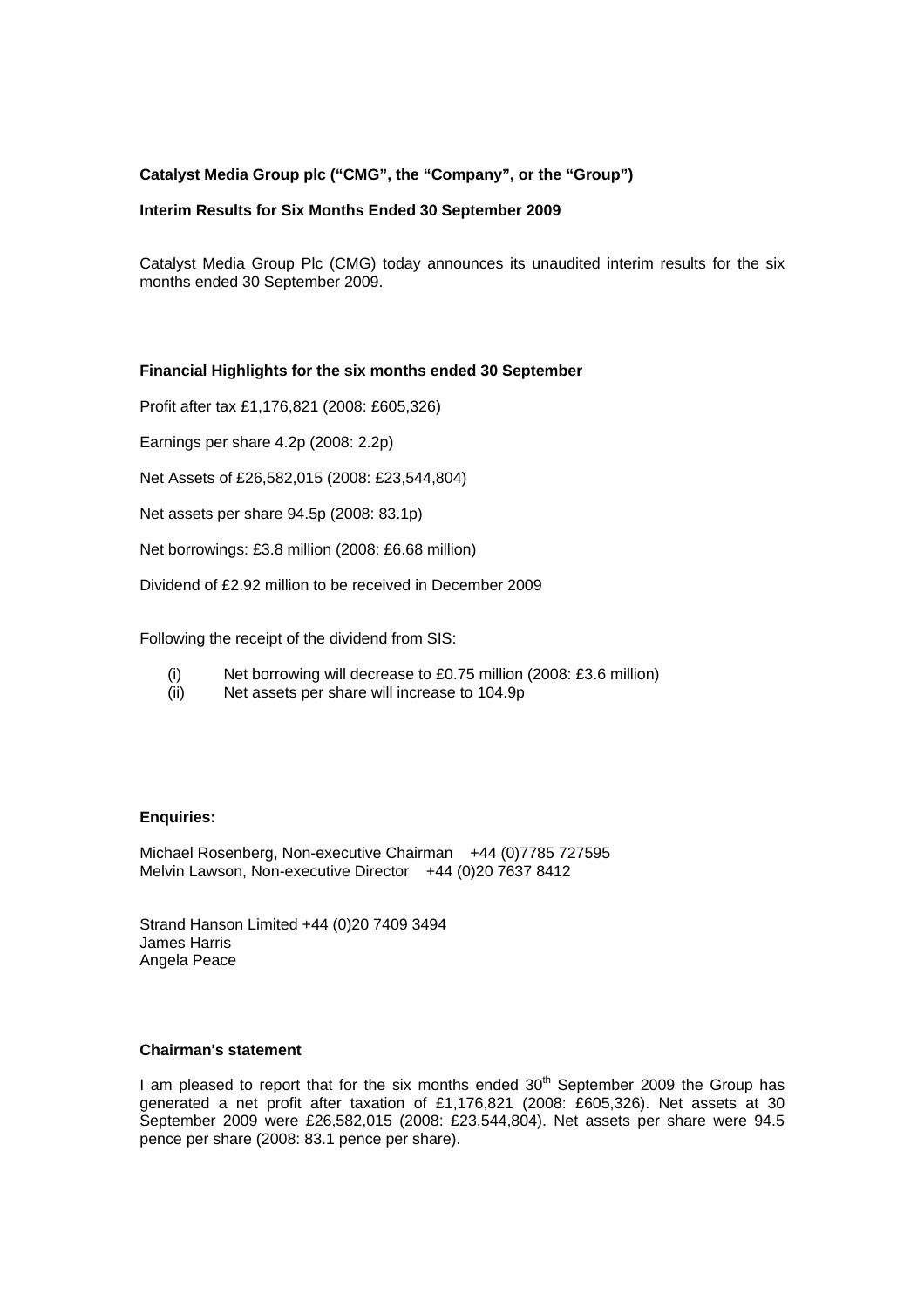During the period under review further savings were achieved in administrative costs which were reduced to approximately £140,000 for the period (2008: £241,000).

The main asset of the Group remains the 20.54% stake in Satellite Information Services (Holdings) Ltd ("SIS"). CMG equity accounts for its share in the profits of SIS.

During 2009 we were pleased to note the signing of a long term rights agreements by SIS with both Arena Leisure Plc and Northern Racing Limited. This ensures the supply of images and data from the coverage of horseracing fixtures at these racecourses until 2016 and 2017 respectively. The agreements cover a total of 17 racecourses, comprising 28% of the 60 active racecourses in the UK (source: RCA). This year SIS is scheduled to cover 377 meetings from Arena courses, which represents 25% of all UK horse racing fixtures taking place.

We also note a number of positive recent developments at SIS within its SIS LIVE division. including the contract to supply production and coverage facilities in New Delhi for the 2010 Commonwealth Games. SIS commented that this significant win confirms its position as one of the select group of companies that are able to carry out an event of this size and complexity. Under the terms of the agreement SIS LIVE will provide all the production facilities and personnel to cover 17 different sports across 12 venues in Delhi as well as the Games' opening and closing ceremonies.

Based on present information SIS continues to perform well and in line with management expectations and has now declared a £14.2 million dividend (2008: £15.0m) which will be paid to the shareholders of SIS in December 2009. The dividend accruing to CMG is £2.92 million. This will be applied to the reduction of CMG's borrowings. After this reduction and the repayment of the temporary loan from Mr Christopher Mills referred to in an announcement on 30 October 2009, the net indebtedness of CMG will be approximately £0.75 million.

The online games referred to in previous statements are nearing final development and it is anticipated that revenues from these games should commence in March 2010 before CMG's year end.

#### **Note to Editors**

#### **The principal activities of SIS are:**

- i) The provision of satellite news-gathering and associated transmission services through its market leading SIS LIVE division, which now accounts for the major contribution to its continuing profitability (Uplink Services);
- ii) The provision of outside broadcast television production units, including sound, support and communication (Outside Broadcast);
- iii) The provision of television production services for other broadcasters (Other Services); and
- iv) The long established business providing integrated TV and information services delivered via satellite to licensed betting offices in the UK, Ireland and overseas (Racing Services).

SIS provides its services to almost every betting outlet in the United Kingdom and Ireland, as well as in Europe, the Caribbean and Sri Lanka, providing and distributing live coverage of horseracing and greyhound racing. SIS also produces the "At The Races" channel on the Sky Satellite platform.

The SIS Group has continued to strengthen its position and is delivering not only its own televised services, but also those of its UK competitor, Turf TV, into more than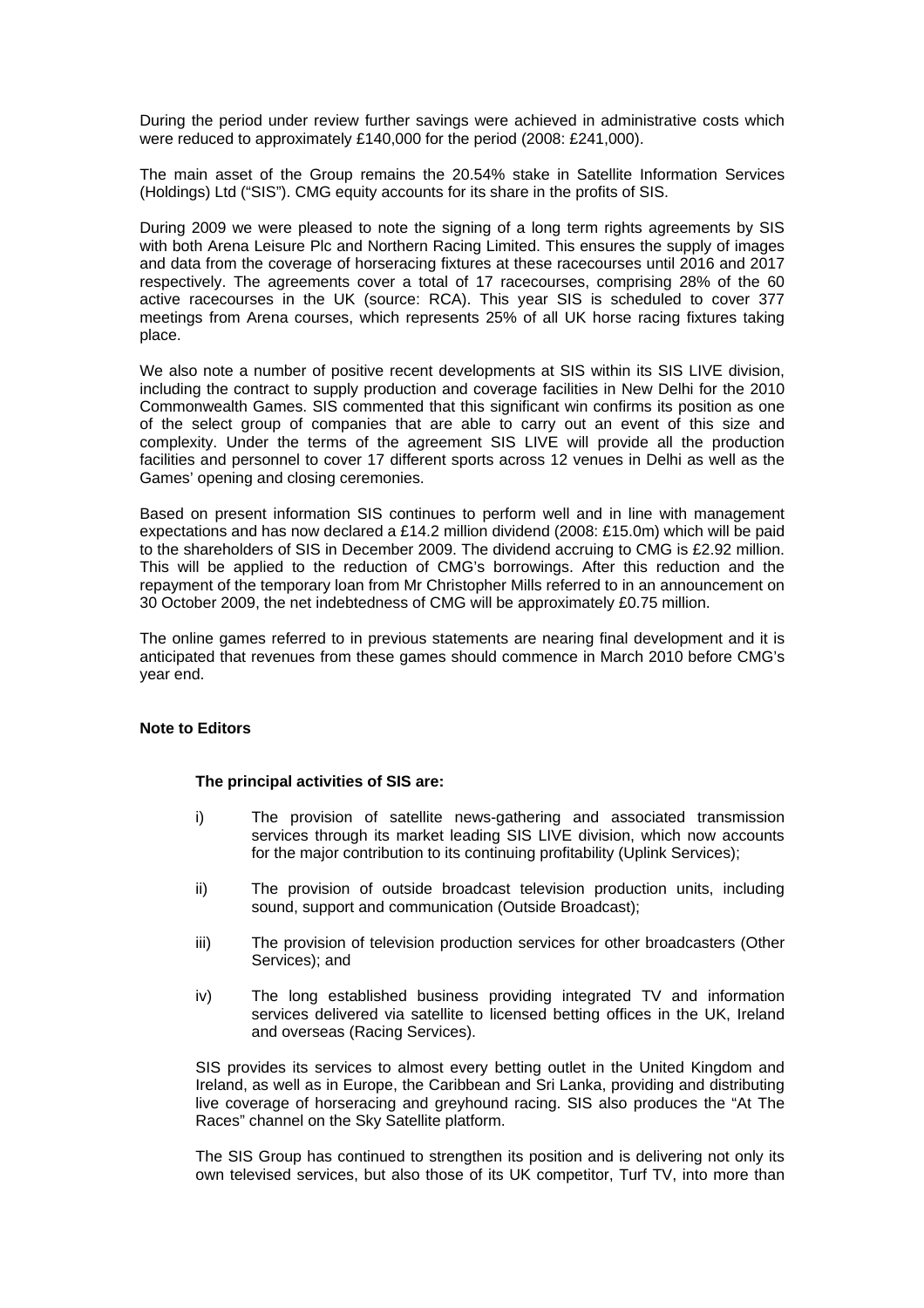75% of the UK market. The SIS Group intends to stay ahead of the competition by offering visual and data services that are of the highest quality and competitively priced.

On 22 July 2009 it was announced that SIS had signed a long term agreement with Arena Leisure plc ("Arena"), the UK's leading operator of horseracing fixtures, which owns and operates seven racecourses in the UK. The rights agreement ensures that SIS will continue to provide horseracing images from Doncaster, Royal Windsor, Folkestone, Lingfield Park, Southwell, Wolverhampton and Worcester until the end of 2016 in its services to licensed betting offices. The tracks include all weather and floodlit courses that ensure racing is available to bookmakers all year round and during the increasingly important evening trading period.

Furthermore SIS has signed a long term agreement with Northern Racing Ltd an operator of ten racecourses in the UK including Chepstow and Fontwell Park. The agreement now runs to 2017.

The SIS Group acquired the BBC Outside broadcast business for £21m from the British Broadcasting Corporation ("BBC") on 1 April 2008. SIS LIVE is now one of the most experienced television, production and outside broadcast service providers in Europe. With a fleet of over 110 uplinks covering the spectrum of state-of-the-art uplink trucks, its proprietary automated Upod technology and its rapidly deployed, dismountable Drive Fly kits, it is now the largest provider of transportable satellite uplink services in the world, servicing clients including television news broadcasters and sports event organisers. It covers 100,000 hours of live events worldwide each year, including Formula One, The Wimbledon Championships, UEFA Champions League football and European Tour Golf and delivers approximately 80% of live news feeds across the UK.

In 2008 it announced an alliance in the United States with Intelstat, the leading supplier of commercial satellite services to market its Upod products in the United States market.

For the year ended 31 March 2009, SIS reported audited revenue of £192.9 million (2008: £159.0 million), earnings before interest, tax, depreciation and amortisation ("EBITDA") of £35.6 million (2008: £32.3 million) and profit after tax of £15.1 million (2008: £18.0 million). .

Further information on SIS can be found on its website at [www.sis.tv](http://www.sis.tv/).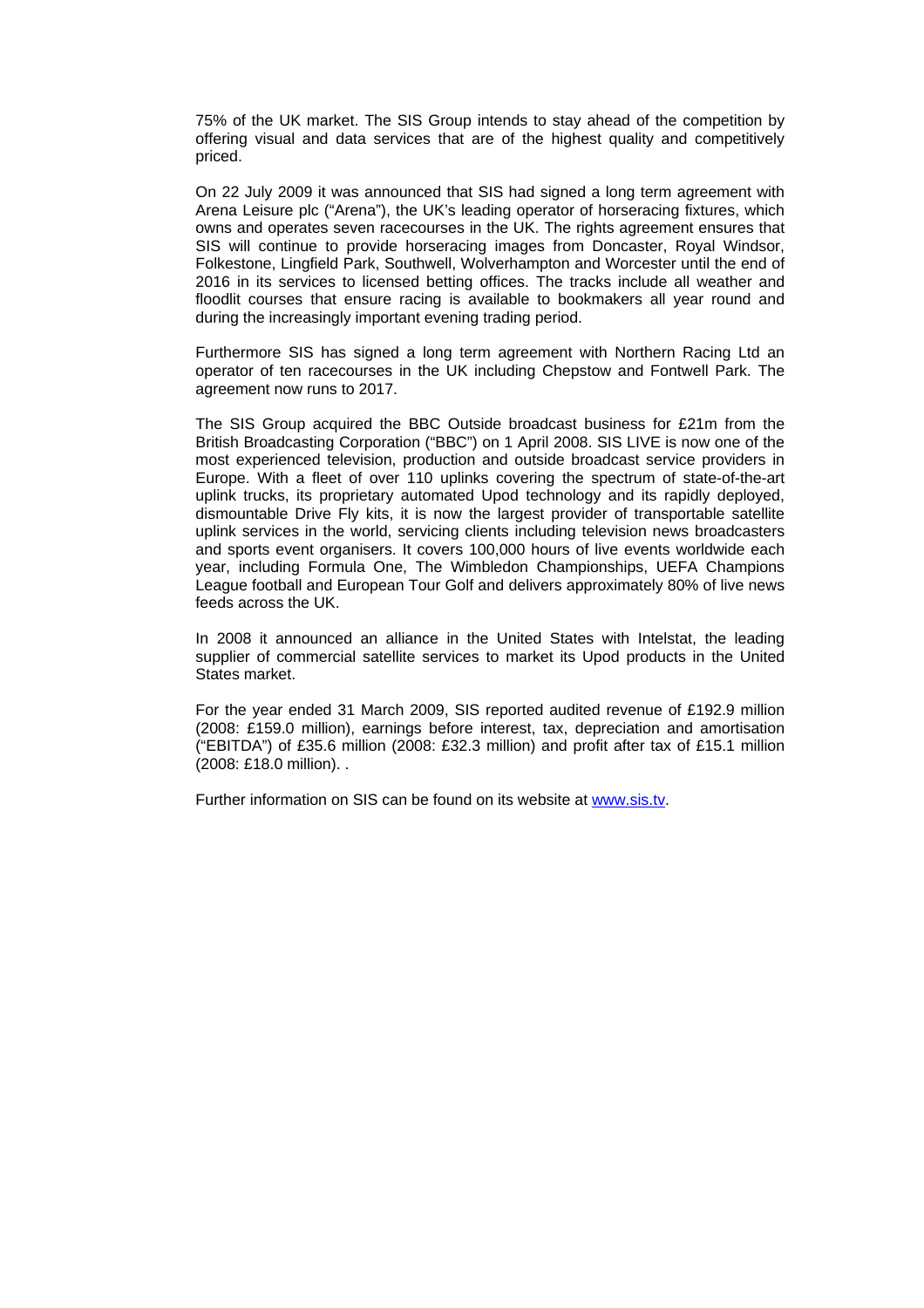# **Consolidated interim statement of comprehensive income**

|                                                                      | <b>Notes</b>            | 6 months<br>to 30<br><b>September</b><br>2009<br>£<br><b>Unaudited</b> | 6 months<br>to 30<br><b>September</b><br>2008<br>£<br><b>Unaudited</b> | Year<br>to 31<br><b>March</b><br>2009<br>£<br><b>Audited</b> |
|----------------------------------------------------------------------|-------------------------|------------------------------------------------------------------------|------------------------------------------------------------------------|--------------------------------------------------------------|
|                                                                      |                         |                                                                        |                                                                        |                                                              |
| Revenue                                                              |                         | 26,875                                                                 | 29,470                                                                 | 92,392                                                       |
| Cost of sales<br>Gross profit                                        |                         | 26,875                                                                 | 29,470                                                                 | (2,990)<br>89,402                                            |
| Administrative expenses<br>Impairment of development costs           |                         | (140, 253)                                                             | (241, 306)                                                             | (324, 651)<br>(66, 447)                                      |
| Total administrative expenses                                        |                         | (140, 253)                                                             | (241, 306)                                                             | (391, 098)                                                   |
| Operating loss                                                       |                         | (113, 378)                                                             | (211, 836)                                                             | (301, 696)                                                   |
| Financial income<br><b>Financial costs</b>                           | $\overline{\mathbf{4}}$ | 23<br>(127, 627)                                                       | 23,198<br>(624, 541)                                                   | 32,322<br>(906, 563)                                         |
| Net financial costs                                                  |                         | (127, 604)                                                             | (601, 343)                                                             | (874, 241)                                                   |
| Share of profit from equity-accounted associate                      | 1                       | 1,268,345                                                              | 943,424                                                                | 3,114,275                                                    |
| Profit before tax                                                    |                         | 1,027,363                                                              | 103,245                                                                | 1,938,338                                                    |
| <b>Taxation</b>                                                      |                         | 149,458                                                                | 219,121                                                                | 310,000                                                      |
| Profit for the period from continuing operations                     |                         | 1,176,821                                                              | 349,366                                                                | 2,248,338                                                    |
| Profit<br>the<br>period<br>discontinued<br>for<br>from<br>operations |                         |                                                                        | 255,960                                                                | 217,378                                                      |
| Profit for the period                                                |                         | 1,176,821                                                              | 605,326                                                                | 2,465,716                                                    |
| Earnings per share:                                                  | 5                       | 4.2p                                                                   | 2.2p                                                                   |                                                              |
| Basic<br>Diluted (as restated at 30 September 2008)                  |                         | 4.2p                                                                   | 2.2p                                                                   | 8.8p<br>8.8p                                                 |
| Earnings per share from continuing operations:<br><b>Basic</b>       | 5                       | 4.2p                                                                   | 1.2p                                                                   | 8.0p                                                         |
| Diluted (as restated at 30 September 2008)                           |                         | $\overline{4.2}p$                                                      | 1.2p                                                                   | 8.0p                                                         |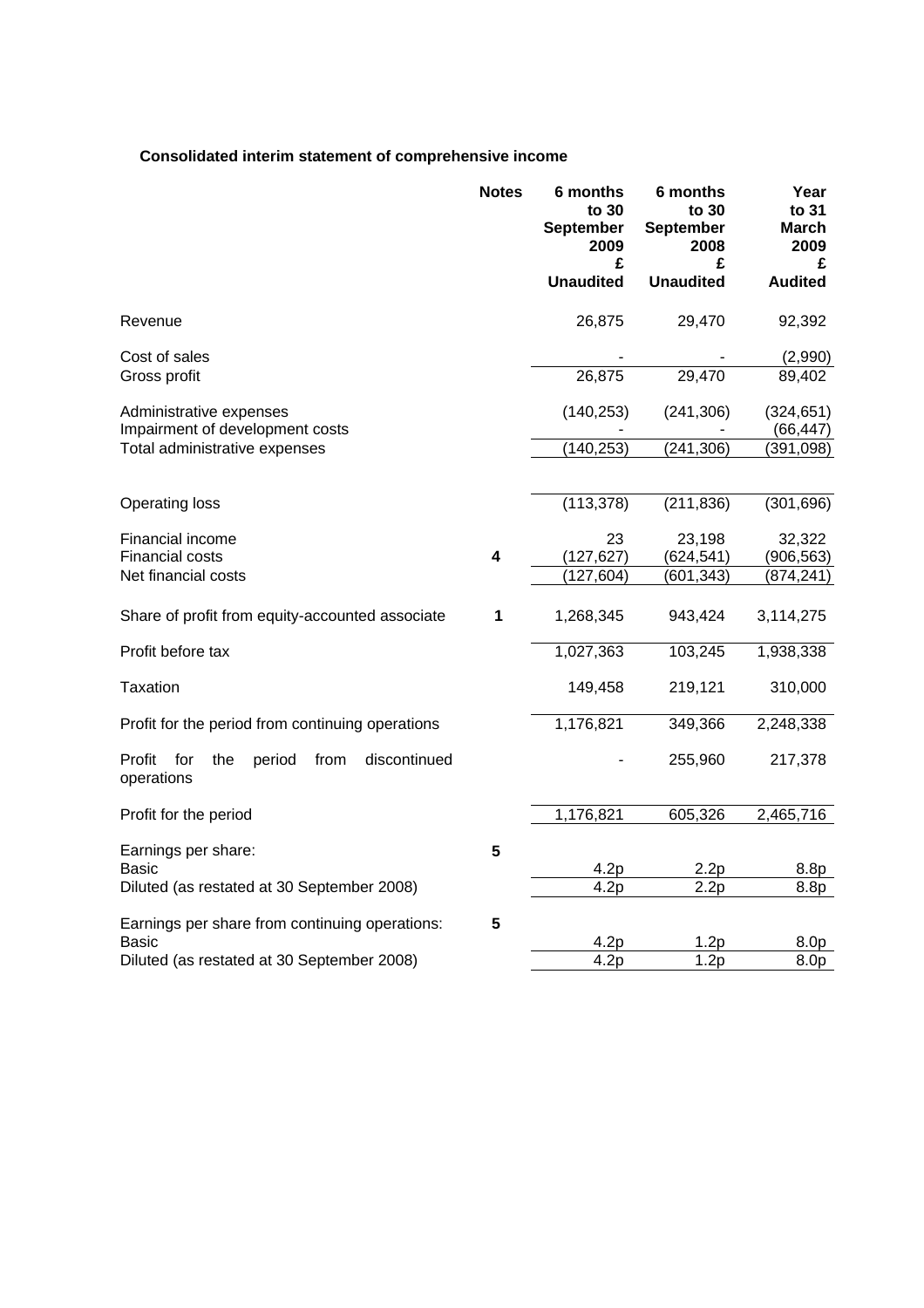# **Consolidated interim statement of financial position**

|                                                                      |   | 30<br>September<br>2009<br>£ | 30<br><b>September</b><br>2008<br>£ | 31<br><b>March</b><br>2009<br>£ |
|----------------------------------------------------------------------|---|------------------------------|-------------------------------------|---------------------------------|
|                                                                      |   | <b>Unaudited</b>             | <b>Unaudited</b>                    | <b>Audited</b>                  |
| <b>Assets</b>                                                        |   |                              |                                     |                                 |
| <b>Non-current assets</b>                                            |   |                              |                                     |                                 |
| Intangible assets                                                    |   |                              | 66,447                              |                                 |
| Property, plant and equipment                                        |   | 111                          | 474                                 | 278                             |
| Investment in associate                                              | 1 | 30,211,242                   | 29,852,576                          | 28,942,897                      |
|                                                                      |   | 30,211,353                   | 29,919,497                          | 28,943,175                      |
| <b>Current assets</b>                                                |   |                              |                                     |                                 |
| Trade and other receivables                                          |   | 156,978                      | 330,407                             | 232,319                         |
| Corporation tax receivable                                           |   | 104,377                      |                                     | 118,390                         |
| Cash and cash equivalents                                            |   | 35,628                       | 1,393,143                           | 72,951                          |
|                                                                      |   | 296,983                      | 1,723,550                           | 423,660                         |
|                                                                      |   |                              |                                     |                                 |
| <b>Total assets</b>                                                  |   | 30,508,336                   | 31,643,047                          | 29,366,835                      |
| <b>Equity and liabilities</b>                                        |   |                              |                                     |                                 |
| Capital and reserves attributable to<br>equity holders of the parent |   |                              |                                     |                                 |
| Share capital                                                        |   | 9,243,197                    | 9,243,197                           | 9,243,197                       |
| Share premium                                                        |   | 38,904,450                   | 38,904,450                          | 38,904,450                      |
| Merger reserve                                                       |   | 2,402,674                    | 2,402,674                           | 2,402,674                       |
| Retained deficit                                                     |   | (23,968,306)                 | (27,005,517)                        | (25,145,127)                    |
|                                                                      |   | 26,582,015                   | 23,544,804                          | 25,405,194                      |
| <b>Non-current liabilities</b>                                       |   |                              |                                     |                                 |
| Interest-bearing loans and borrowings                                |   | 3,834,649                    |                                     | 3,763,899                       |
|                                                                      |   |                              |                                     |                                 |
| <b>Current liabilities</b>                                           |   |                              |                                     |                                 |
| Interest-bearing loans and borrowings                                |   |                              | 7,807,571                           |                                 |
| Trade and other payables                                             |   | 91,672                       | 290,672                             | 197,742                         |
|                                                                      |   | 91,672                       | 8,098,243                           | 197,742                         |
| <b>Total equity and liabilities</b>                                  |   | 30,508,336                   | 31,643,047                          | 29,366,835                      |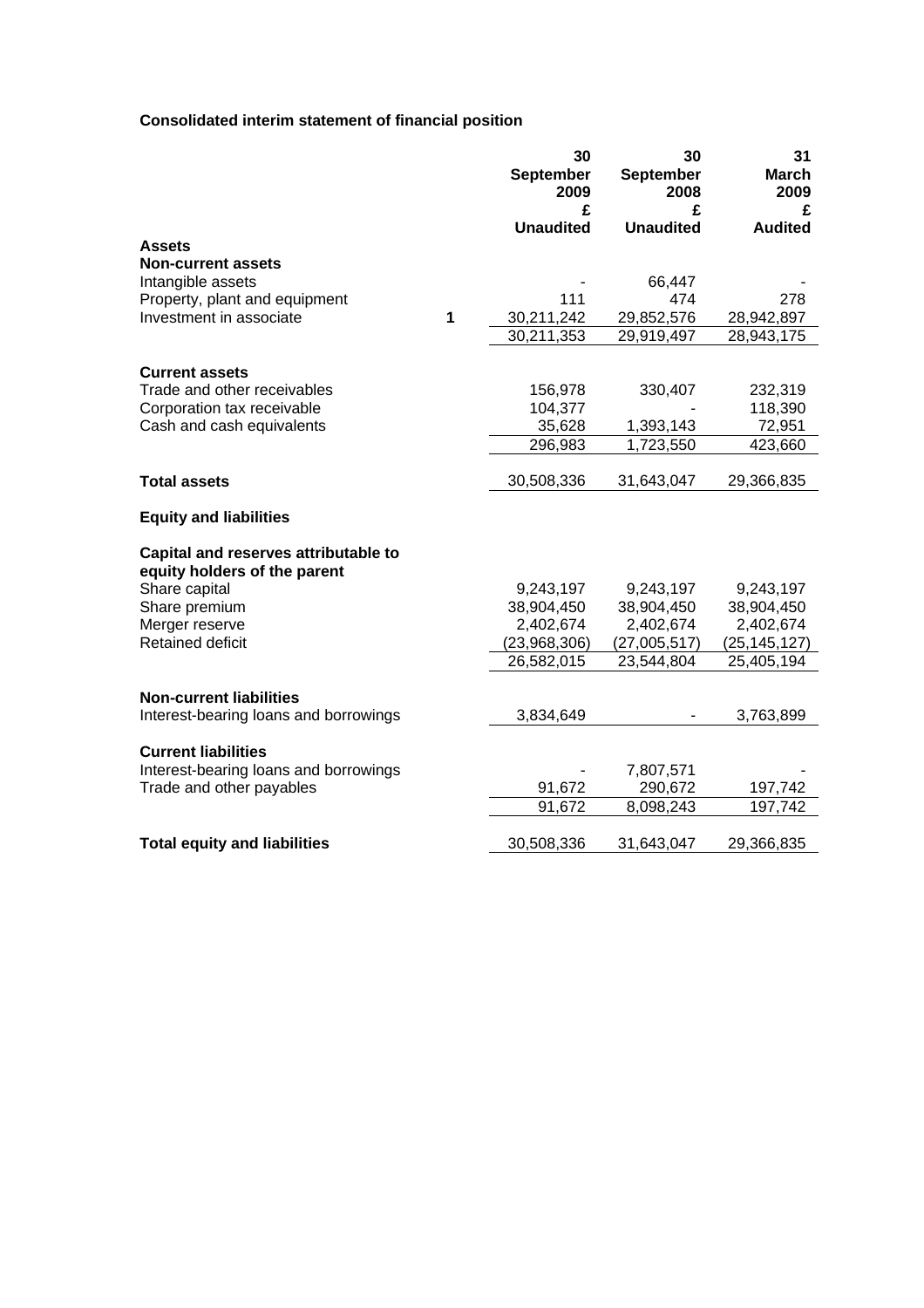#### **Notes to the financial statements**

| <b>Investment in associate</b> |                              | assets    | <b>Share of net Fair Value of</b><br><b>Intangibles</b> |            |  |  |
|--------------------------------|------------------------------|-----------|---------------------------------------------------------|------------|--|--|
|                                |                              | Group     | Group                                                   | Group      |  |  |
|                                |                              |           | £                                                       |            |  |  |
|                                | Cost                         |           |                                                         |            |  |  |
|                                | <b>At 1 April 2009</b>       | 7,764,856 | 21,178,041                                              | 28,942,897 |  |  |
|                                | Additions - share of profit  | 1,268,345 | ۰                                                       | 1,268,345  |  |  |
|                                | Amortisation charged in year |           |                                                         |            |  |  |
|                                | Dividend received            | ۰         |                                                         |            |  |  |
|                                | At 30 September 2009         | 9,033,201 | 21.178.041                                              | 30,211,242 |  |  |

The Group's interest in the associate, Satellite Information Services (Holdings) Limited, a company incorporated in Great Britain, ('SIS') is held by Alternateport Limited. Alternateport Limited holds an investment of 20.54% in the equity share capital of SIS and is entitled to appoint a director and alternate director to the SIS board. This right has been exercised since acquisition. Alternateport Limited is a wholly owned subsidiary of Catalyst Media Holdings Limited (CMHL) a wholly-owned subsidiary of the Company. The intangible assets recognised upon acquisition of the Group's interest represent customer contracts and relationships. These are subject to an annual impairment review.

| Share of profit of associate                          | 30<br><b>September</b><br>2009<br><b>SIS</b><br><b>Total</b><br>£'000 | 30<br><b>September</b><br>2009<br><b>CMG</b><br>share<br>£'000 | 30<br><b>September</b><br>2008<br><b>CMG</b><br>share<br>£'000 | 31<br><b>March</b><br>2009<br><b>CMG</b><br>share<br>£'000 |
|-------------------------------------------------------|-----------------------------------------------------------------------|----------------------------------------------------------------|----------------------------------------------------------------|------------------------------------------------------------|
| Revenue:                                              |                                                                       |                                                                |                                                                |                                                            |
| Racing services                                       | 66,197                                                                | 13,597                                                         | 12,953                                                         | 28,198                                                     |
| SIS live services                                     | 39,031                                                                | 8,017                                                          | 8,396                                                          | 11,431                                                     |
| <b>Total revenue</b>                                  | 105,228                                                               | 21,614                                                         | 21,349                                                         | 39,629                                                     |
| <b>EBITDA</b>                                         | 16,094                                                                | 3,306                                                          | 2,831                                                          | 7,321                                                      |
| Operating profit from ongoing operations              | 10,264                                                                | 2,108                                                          | 2,116                                                          | 5,206                                                      |
| Operating profit from acquisitions                    |                                                                       |                                                                |                                                                | (744)                                                      |
| <b>Exceptional costs</b>                              | (1, 389)                                                              | (285)                                                          | (647)                                                          |                                                            |
|                                                       |                                                                       |                                                                |                                                                | 4,462                                                      |
| Net interest receivable                               |                                                                       |                                                                | 12                                                             |                                                            |
| Net interest payable                                  | (557)                                                                 | (114)                                                          |                                                                | (79)                                                       |
| Profit before tax                                     | 8,318                                                                 | 1,709                                                          | 1,481                                                          | 4,383                                                      |
| Taxation                                              | (2, 145)                                                              | (441)                                                          | (532)                                                          | (1,280)                                                    |
| Share of profit after taxation                        | 6,173                                                                 | 1,268                                                          | 949                                                            | 3,103                                                      |
| Share of other reserve movements                      | 2                                                                     |                                                                | (6)                                                            | 11                                                         |
| Retained profit transferred to reserves               | 6,175                                                                 | 1,268                                                          | 943                                                            | 3,114                                                      |
| Amortisation of fair-value of intangible asset        |                                                                       |                                                                |                                                                |                                                            |
| Net income from associate                             |                                                                       | 1,268                                                          | 943                                                            | 3,114                                                      |
| Share of gross assets and liabilities of<br>associate |                                                                       |                                                                |                                                                |                                                            |
| Gross assets                                          | 100,964                                                               | 20,738                                                         | 22,978                                                         | 20,064                                                     |
| <b>Gross liabilities</b>                              | (56, 545)                                                             | (11, 614)                                                      | (14, 212)                                                      | (12, 208)                                                  |
| Net equity                                            | 44,419                                                                | 9,124                                                          | 8,766                                                          | 7,856                                                      |
| Other adjustments                                     |                                                                       | (91)                                                           | (91)                                                           | (91)                                                       |
|                                                       | 44,419                                                                | 9,033                                                          | 8,675                                                          | 7,765                                                      |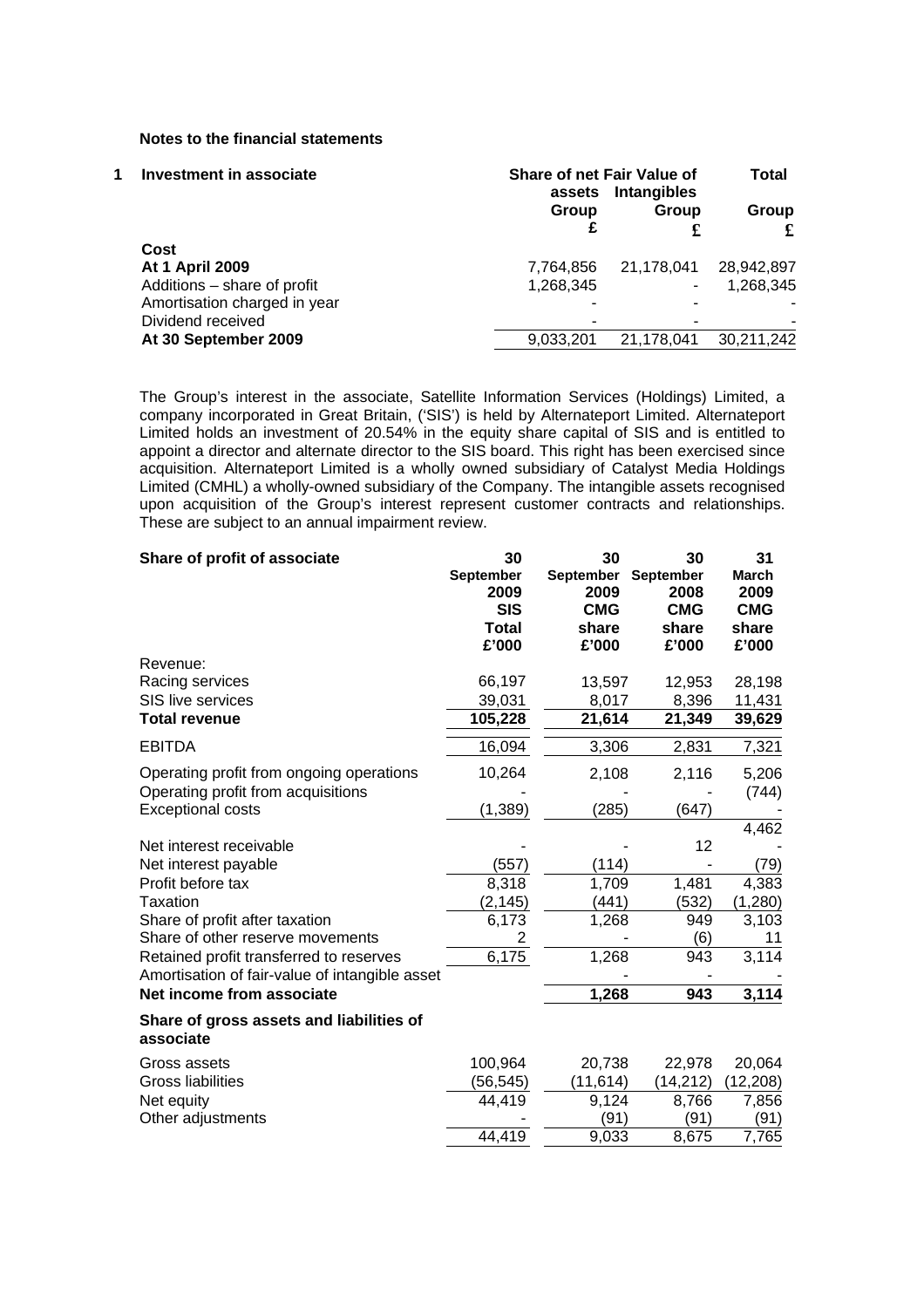#### **2 Corporate information**

Catalyst Media Group Plc ("the Company") is a company incorporated in England and Wales and quoted on the London Stock Exchange's Alternative Investment Market.

#### **3 Basis of preparation**

These interim financial statements of the Company and its subsidiaries ("the Group") for the six months ended 30 September 2009 have been prepared in accordance with International Financial Reporting Standards (IFRSs and IFRIC interpretations) as adopted by the European Union and also in accordance with the Companies Act 2006.

The accounting policies adopted for the preparation of this interim statement are consistent with the accounting policies adopted in the financial statements for the year ended 31 March 2009.

The financial information set out above does not constitute statutory accounts as defined in section 434 of the Companies Act 2006. Statutory accounts for the twelve months to 31 March 2009, on which the report of the auditors was unqualified and did not contain a statement under section 237 of the Companies Act 1985, have been filed with the Registrar of Companies.

| 4 | <b>Finance expenses</b>                                              | 6 months<br>to $30$<br><b>September</b><br>2009<br>£ | 6 months<br>to 30<br><b>September</b><br>2008<br>£ | Year<br>to 31<br><b>March</b><br>2009<br>£ |
|---|----------------------------------------------------------------------|------------------------------------------------------|----------------------------------------------------|--------------------------------------------|
|   | Interest payable<br>Amortisation of transaction costs and other loan | 75.641                                               | 348,450                                            | 835.499                                    |
|   | redemption fees                                                      | 51,986<br>127,627                                    | 276,091<br>624,541                                 | 71,064<br>906,563                          |

#### **5 Earnings per share**

The calculation of the basic earnings per share is based upon the following:

|                                            | 6 months<br>to 30<br><b>September</b><br>2009<br>£ | 6 months<br>to 30<br><b>September</b><br>2008<br>£ | Year<br>to 31<br><b>March</b><br>2009<br>£ |
|--------------------------------------------|----------------------------------------------------|----------------------------------------------------|--------------------------------------------|
| <b>Basic and Diluted</b>                   |                                                    |                                                    |                                            |
| Earnings per share – pence                 | 4.2p                                               | 2.2p                                               | 8.8p                                       |
| Profit attributable to equity shareholders | £1,176,821                                         | £605,326                                           | £2,465,716                                 |
| Weighted average number of shares in issue | 28,143,197                                         | 28, 143, 197                                       | 28,143,197                                 |

### **Basic and Diluted**

| Earnings from continuing operations per share – pence | 4.2 <sub>D</sub> | 1.2p       | 8.0p       |
|-------------------------------------------------------|------------------|------------|------------|
| Profit attributable to equity shareholders            | £1,176,821       | £349.366   | £2,248,338 |
| Weighted average number of shares in issue            | 28,143,197       | 28.143.197 | 28,143,197 |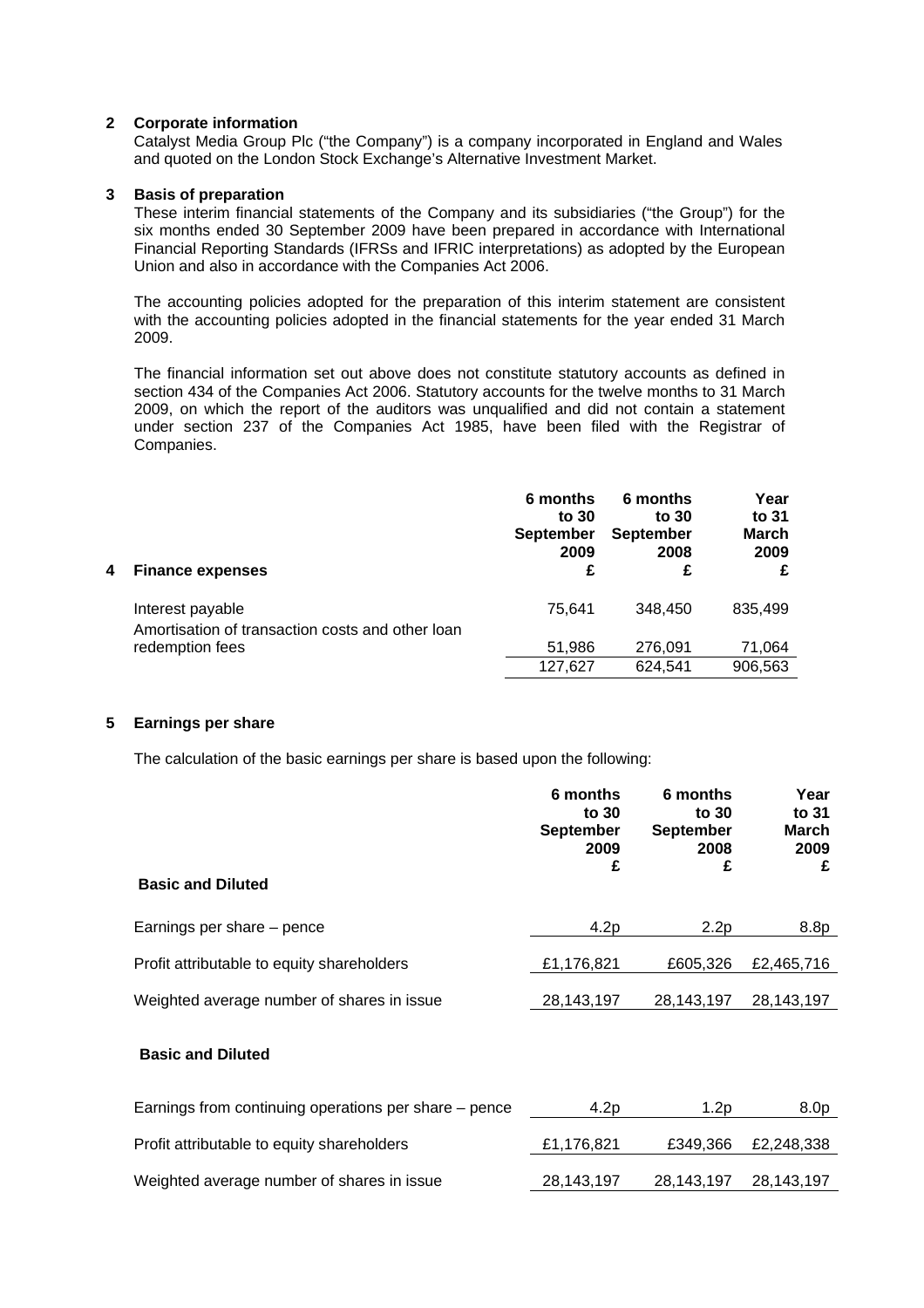## **6 Dividend**

The Directors have not declared a dividend for the interim period ended 30 September 2009.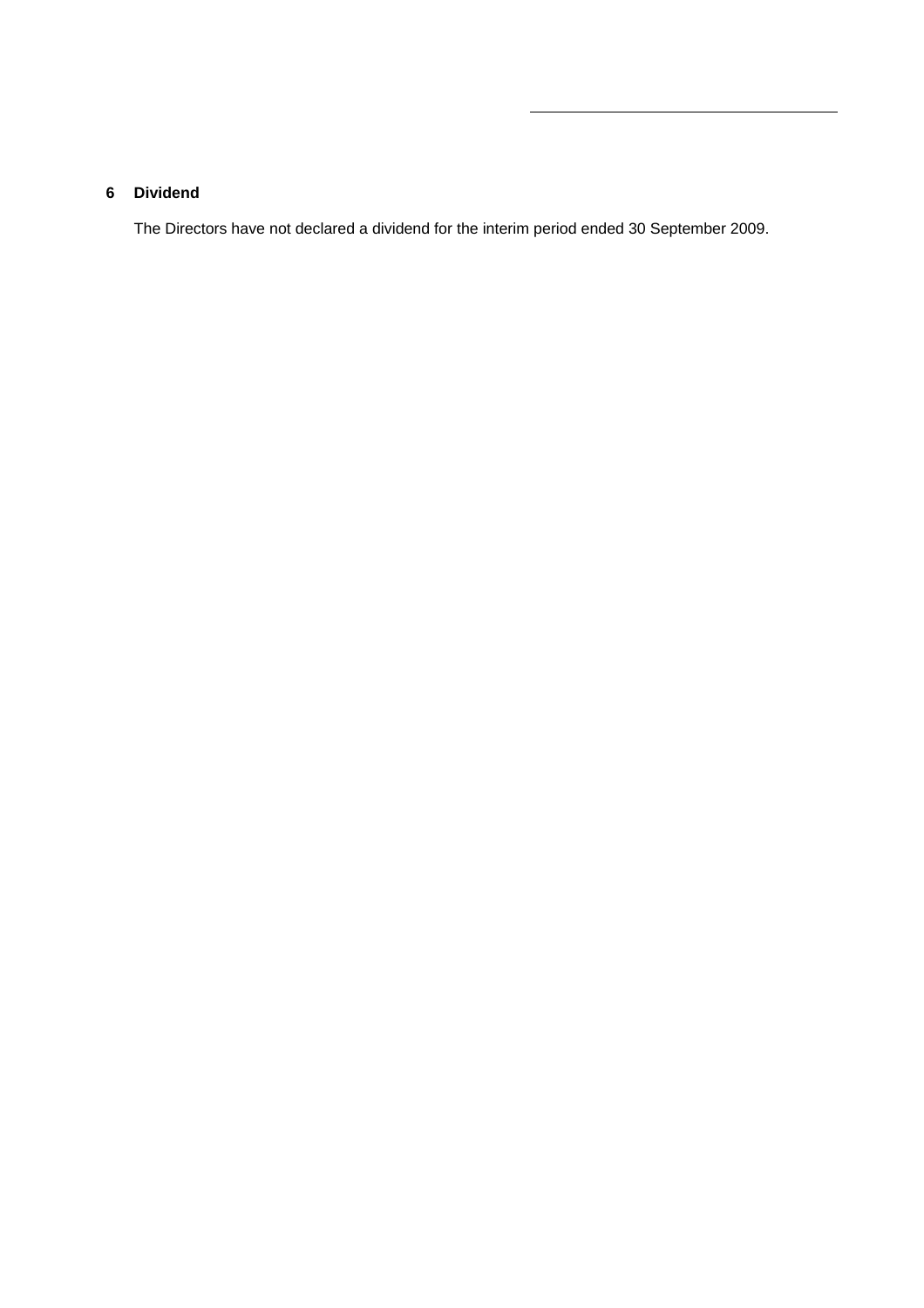# **Consolidated interim statement of cashflow**

| £<br><b>Unaudited</b><br><b>Unaudited</b><br><b>Audited</b><br>Cash flow from operating activities<br>Profit before taxation including discontinued<br>operations<br>1,027,363<br>386,205<br>2,465,716<br>Adjustments for:<br>Depreciation, amortisation and impairment<br>167<br>284<br>66,927<br>(1, 268, 345)<br>Share of profit from associate<br>(943, 424)<br>(3, 114, 275)<br>Loss from sale of subsidiary and interest in<br>associate<br>(255,960)<br>(217, 378)<br>(23)<br>(32, 322)<br>Finance income<br>(23, 198)<br>1,010,499<br>70,750<br>624,541<br>Finance expense<br>163,471<br>323,644<br>310,000<br>Corporation taxes recovered<br>Net cash inflow/(outflow) from operating activities<br>before changes in working capital<br>(6,617)<br>112,092<br>489,167<br>(Increase)/decrease in trade and other<br>75,341<br>receivables<br>195,783<br>(134, 519)<br>(106,070)<br>Increase/(decrease) in trade and other payables<br>(12, 314)<br>82,751<br>Net cash flow generated from/(used) in operating<br>activities<br>(37, 346)<br>295,561<br>437,399<br><b>Investing activities</b><br>Dividend received from associate<br>3,080,530<br>Interest received<br>23<br>32,322<br>23,198<br>Sale of subsidiary<br>213,746<br>23<br>236,944<br>3,112,852<br>Net cash flow from investing activities<br><b>Financing activities</b><br>Proceeds from long-term borrowings<br>3,763,899<br>Repayment of long-term borrowings<br>(7, 312, 689)<br>Interest and early redemption fees paid<br>(348, 450)<br>(1, 137, 598)<br>Net cash outflow from financing activities<br>(348,450)<br>(4,686,388)<br>Net increase/(decrease) in cash and cash<br>equivalents in the period<br>(37, 323)<br>(1, 136, 137)<br>184,055<br>Cash and cash equivalents at the beginning of the<br>period<br>72,951<br>1,209,088<br>1,209,088<br>Cash and cash equivalents at the end of the<br>period<br>35,628<br>1,393,143<br>72,951 | 6 months<br>to 30<br><b>September</b><br>2009<br>£ | 6 months<br>to 30<br><b>September</b><br>2008<br>£ | Year<br>to 31<br><b>March</b><br>2009 |
|-----------------------------------------------------------------------------------------------------------------------------------------------------------------------------------------------------------------------------------------------------------------------------------------------------------------------------------------------------------------------------------------------------------------------------------------------------------------------------------------------------------------------------------------------------------------------------------------------------------------------------------------------------------------------------------------------------------------------------------------------------------------------------------------------------------------------------------------------------------------------------------------------------------------------------------------------------------------------------------------------------------------------------------------------------------------------------------------------------------------------------------------------------------------------------------------------------------------------------------------------------------------------------------------------------------------------------------------------------------------------------------------------------------------------------------------------------------------------------------------------------------------------------------------------------------------------------------------------------------------------------------------------------------------------------------------------------------------------------------------------------------------------------------------------------------------------------------------------------------------------------------------------------------------------------|----------------------------------------------------|----------------------------------------------------|---------------------------------------|
|                                                                                                                                                                                                                                                                                                                                                                                                                                                                                                                                                                                                                                                                                                                                                                                                                                                                                                                                                                                                                                                                                                                                                                                                                                                                                                                                                                                                                                                                                                                                                                                                                                                                                                                                                                                                                                                                                                                             |                                                    |                                                    |                                       |
|                                                                                                                                                                                                                                                                                                                                                                                                                                                                                                                                                                                                                                                                                                                                                                                                                                                                                                                                                                                                                                                                                                                                                                                                                                                                                                                                                                                                                                                                                                                                                                                                                                                                                                                                                                                                                                                                                                                             |                                                    |                                                    |                                       |
|                                                                                                                                                                                                                                                                                                                                                                                                                                                                                                                                                                                                                                                                                                                                                                                                                                                                                                                                                                                                                                                                                                                                                                                                                                                                                                                                                                                                                                                                                                                                                                                                                                                                                                                                                                                                                                                                                                                             |                                                    |                                                    |                                       |
|                                                                                                                                                                                                                                                                                                                                                                                                                                                                                                                                                                                                                                                                                                                                                                                                                                                                                                                                                                                                                                                                                                                                                                                                                                                                                                                                                                                                                                                                                                                                                                                                                                                                                                                                                                                                                                                                                                                             |                                                    |                                                    |                                       |
|                                                                                                                                                                                                                                                                                                                                                                                                                                                                                                                                                                                                                                                                                                                                                                                                                                                                                                                                                                                                                                                                                                                                                                                                                                                                                                                                                                                                                                                                                                                                                                                                                                                                                                                                                                                                                                                                                                                             |                                                    |                                                    |                                       |
|                                                                                                                                                                                                                                                                                                                                                                                                                                                                                                                                                                                                                                                                                                                                                                                                                                                                                                                                                                                                                                                                                                                                                                                                                                                                                                                                                                                                                                                                                                                                                                                                                                                                                                                                                                                                                                                                                                                             |                                                    |                                                    |                                       |
|                                                                                                                                                                                                                                                                                                                                                                                                                                                                                                                                                                                                                                                                                                                                                                                                                                                                                                                                                                                                                                                                                                                                                                                                                                                                                                                                                                                                                                                                                                                                                                                                                                                                                                                                                                                                                                                                                                                             |                                                    |                                                    |                                       |
|                                                                                                                                                                                                                                                                                                                                                                                                                                                                                                                                                                                                                                                                                                                                                                                                                                                                                                                                                                                                                                                                                                                                                                                                                                                                                                                                                                                                                                                                                                                                                                                                                                                                                                                                                                                                                                                                                                                             |                                                    |                                                    |                                       |
|                                                                                                                                                                                                                                                                                                                                                                                                                                                                                                                                                                                                                                                                                                                                                                                                                                                                                                                                                                                                                                                                                                                                                                                                                                                                                                                                                                                                                                                                                                                                                                                                                                                                                                                                                                                                                                                                                                                             |                                                    |                                                    |                                       |
|                                                                                                                                                                                                                                                                                                                                                                                                                                                                                                                                                                                                                                                                                                                                                                                                                                                                                                                                                                                                                                                                                                                                                                                                                                                                                                                                                                                                                                                                                                                                                                                                                                                                                                                                                                                                                                                                                                                             |                                                    |                                                    |                                       |
|                                                                                                                                                                                                                                                                                                                                                                                                                                                                                                                                                                                                                                                                                                                                                                                                                                                                                                                                                                                                                                                                                                                                                                                                                                                                                                                                                                                                                                                                                                                                                                                                                                                                                                                                                                                                                                                                                                                             |                                                    |                                                    |                                       |
|                                                                                                                                                                                                                                                                                                                                                                                                                                                                                                                                                                                                                                                                                                                                                                                                                                                                                                                                                                                                                                                                                                                                                                                                                                                                                                                                                                                                                                                                                                                                                                                                                                                                                                                                                                                                                                                                                                                             |                                                    |                                                    |                                       |
|                                                                                                                                                                                                                                                                                                                                                                                                                                                                                                                                                                                                                                                                                                                                                                                                                                                                                                                                                                                                                                                                                                                                                                                                                                                                                                                                                                                                                                                                                                                                                                                                                                                                                                                                                                                                                                                                                                                             |                                                    |                                                    |                                       |
|                                                                                                                                                                                                                                                                                                                                                                                                                                                                                                                                                                                                                                                                                                                                                                                                                                                                                                                                                                                                                                                                                                                                                                                                                                                                                                                                                                                                                                                                                                                                                                                                                                                                                                                                                                                                                                                                                                                             |                                                    |                                                    |                                       |
|                                                                                                                                                                                                                                                                                                                                                                                                                                                                                                                                                                                                                                                                                                                                                                                                                                                                                                                                                                                                                                                                                                                                                                                                                                                                                                                                                                                                                                                                                                                                                                                                                                                                                                                                                                                                                                                                                                                             |                                                    |                                                    |                                       |
|                                                                                                                                                                                                                                                                                                                                                                                                                                                                                                                                                                                                                                                                                                                                                                                                                                                                                                                                                                                                                                                                                                                                                                                                                                                                                                                                                                                                                                                                                                                                                                                                                                                                                                                                                                                                                                                                                                                             |                                                    |                                                    |                                       |